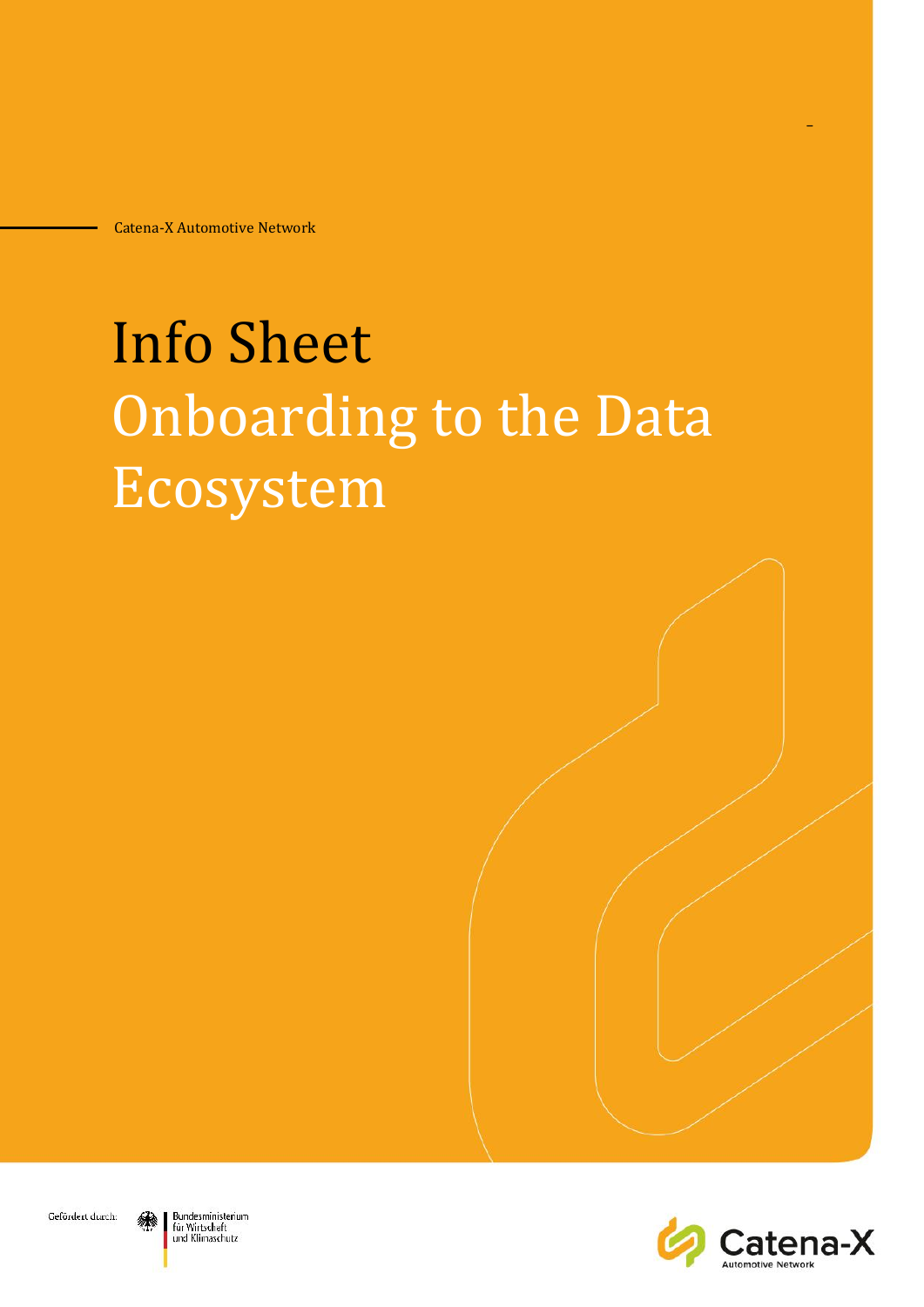# **What is the onboarding process to the Catena-X Data-Ecosystem about?**

The Catena-X onboarding process is our standardized gateway to the world of Catena-X. What makes your process different? See below our main value propositions during onboarding:

- 1.) We onboard you in the shortest time possible (8-12 weeks max. for small & medium enterprise/2-4 months max. for large enterprises)
- 2.) You remain in control during the complete onboarding process and choose what you need
- 3.) We guide you until you benefit from the network

Our main goal is to enable you and your partners to collaborate in the Catena-X network by using standard components, as well as additional offerings (like public funding guidance or certification support) to enhance your enterprise during the onboarding process.

See below the roadmap that guides you through the complete Catena-X onboarding journey:



The Catena-X Onboarding Journey.

For more information, please visit[: catena-x.net](https://catena-x.net/en/angebote/portal)